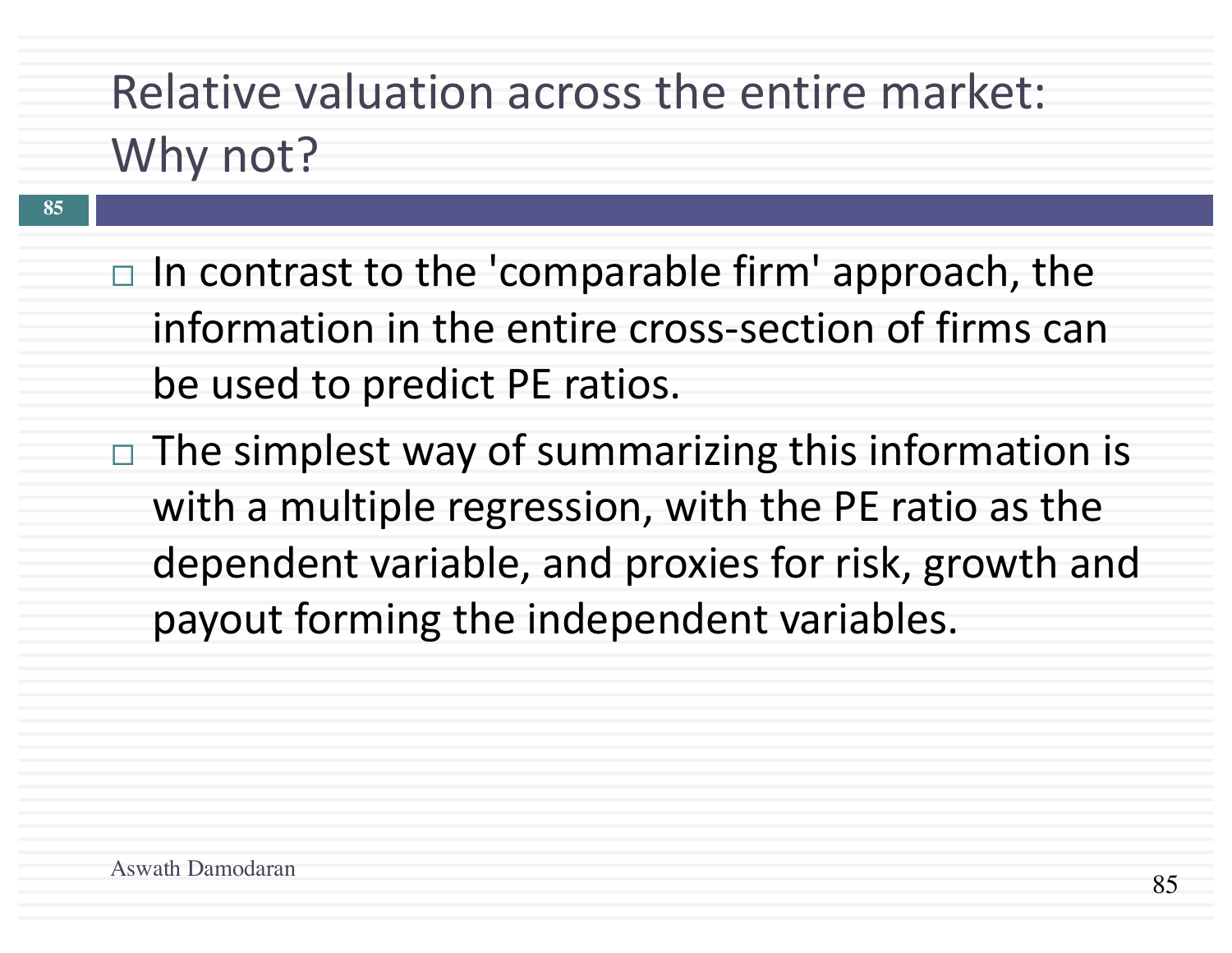#### I. PE Ratio versus the market

### PE versus Expected EPS Growth: January 2016

**86**



86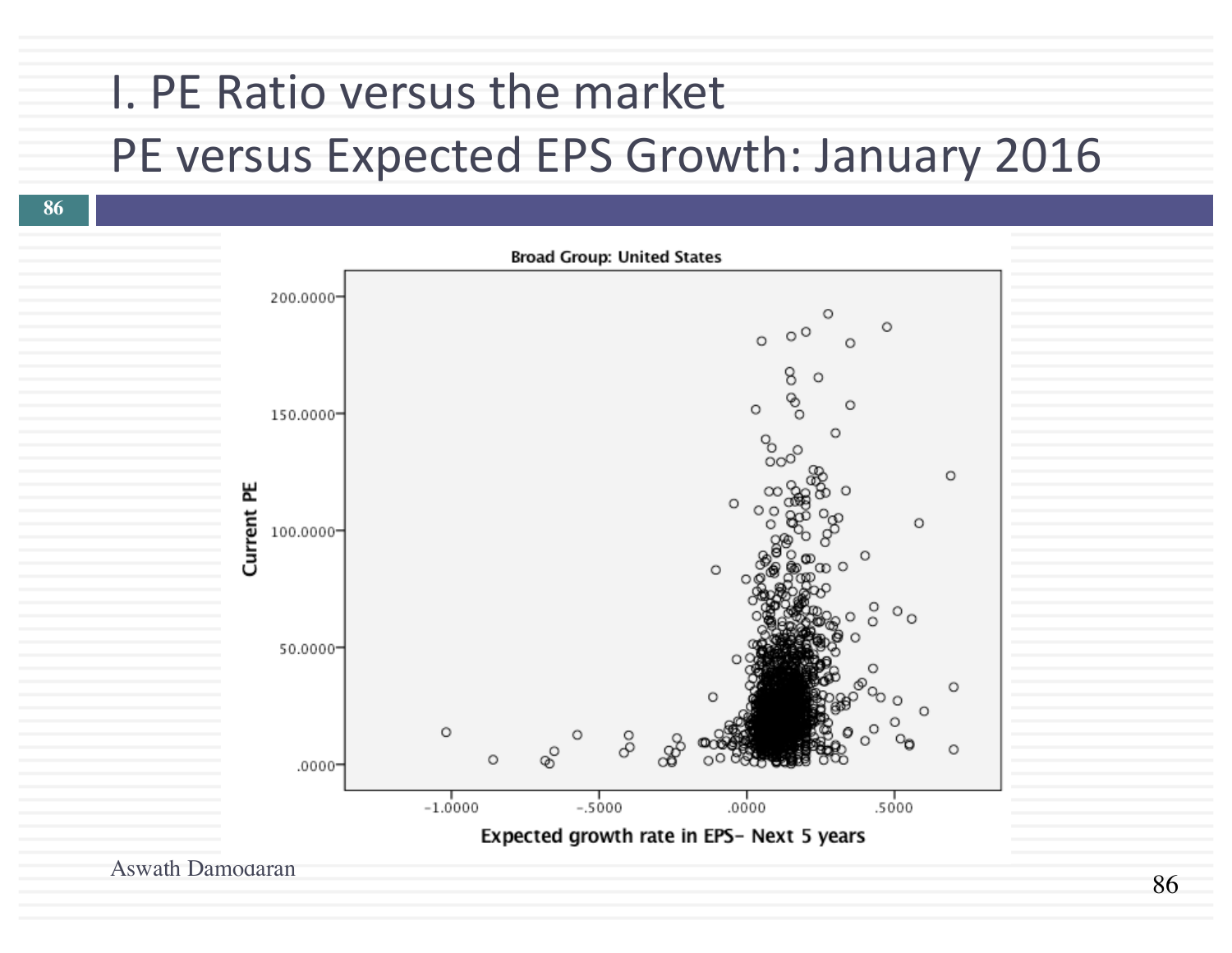## PE Ratio: Standard Regression for US stocks -

#### January 2016

| Model Summary <sup>a,c,d</sup> |                                |          |                      |                               |  |  |  |
|--------------------------------|--------------------------------|----------|----------------------|-------------------------------|--|--|--|
| Model                          |                                | R Square | Adjusted R<br>Square | Std. Error of<br>the Estimate |  |  |  |
|                                |                                | .406     | .405                 | 1134.38185                    |  |  |  |
|                                | a. Broad Group = United States |          |                      |                               |  |  |  |

b. Predictors: (Constant), Beta, Expected growth rate in EPS-

The regression is run with growth and payout entered as decimals, i.e., 25% is entered as 0.25)

|       |                                                 |                             | Coefficients <sup>a,b,c</sup> |                              |          |      |
|-------|-------------------------------------------------|-----------------------------|-------------------------------|------------------------------|----------|------|
|       |                                                 | Unstandardized Coefficients |                               | Standardized<br>Coefficients |          |      |
| Model |                                                 | в                           | Std. Error                    | Beta                         |          | Sig. |
|       | (Constant)                                      | 8.759                       | 1.313                         |                              | 6.673    | .000 |
|       | Expected growth<br>rate in EPS- Next<br>5 years | 75.241                      | 5.170                         | .363                         | 14.555   | .000 |
|       | Payout ratio                                    | 19.730                      | .883                          | .593                         | 22.347   | .000 |
|       | Beta                                            | $-4.079$                    | .848                          | $-.124$                      | $-4.810$ | .000 |

a. Broad Group = United States

b. Dependent Variable: Trailing PE

c. Weighted Least Squares Regression - Weighted by Market Cap (in US \$)

Next 5 years, Payout ratio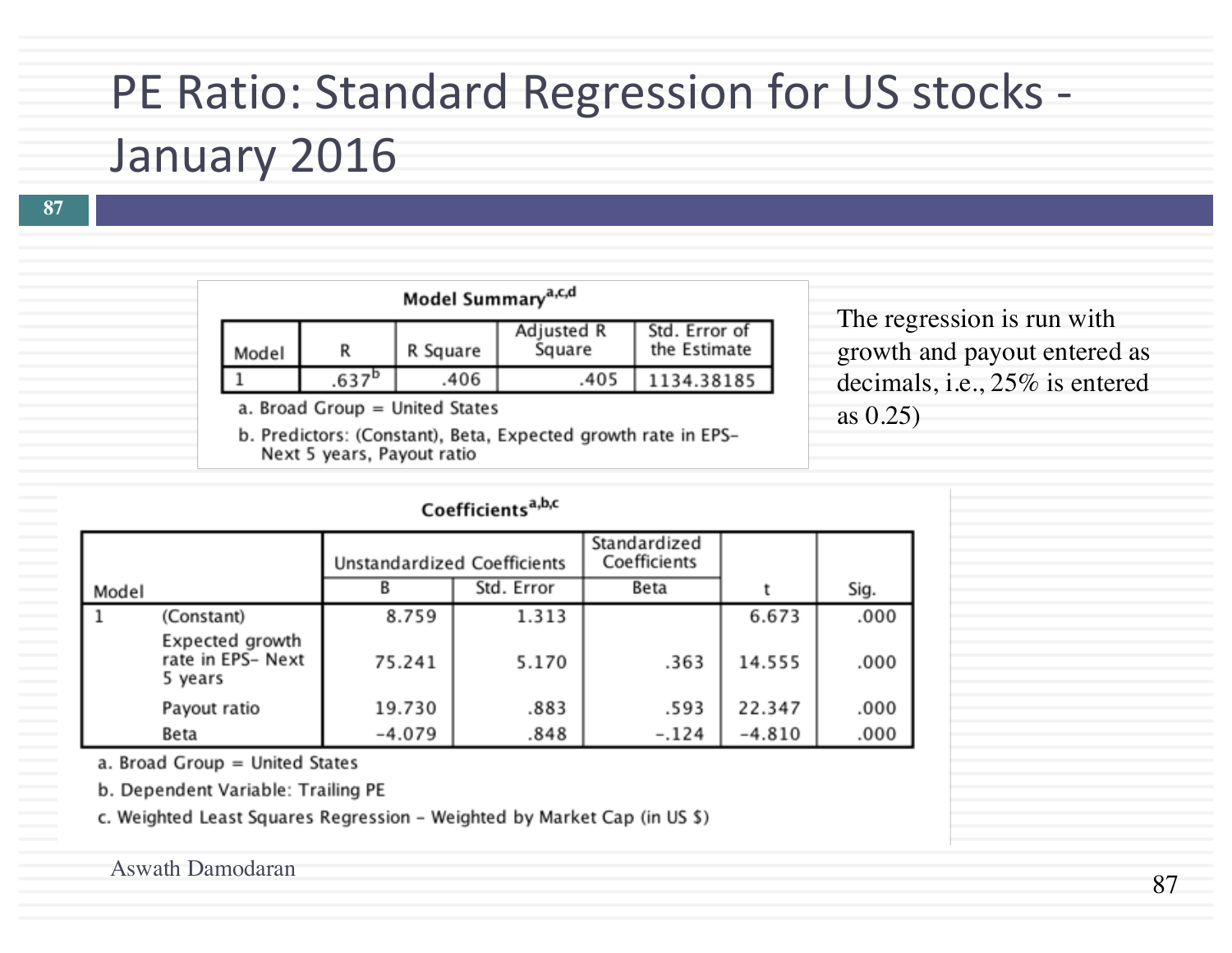### Problems with the regression methodology

- $\Box$  The basic regression assumes a linear relationship between PE ratios and the financial proxies, and that might not be appropriate.
- $\Box$  The basic relationship between PE ratios and financial variables itself might not be stable, and if it shifts from year to year, the predictions from the model may not be reliable.
- The independent variables are correlated with each other. For example, high growth firms tend to have high risk. This multi-collinearity makes the coefficients of the regressions unreliable and may explain the large changes in these coefficients from period to period.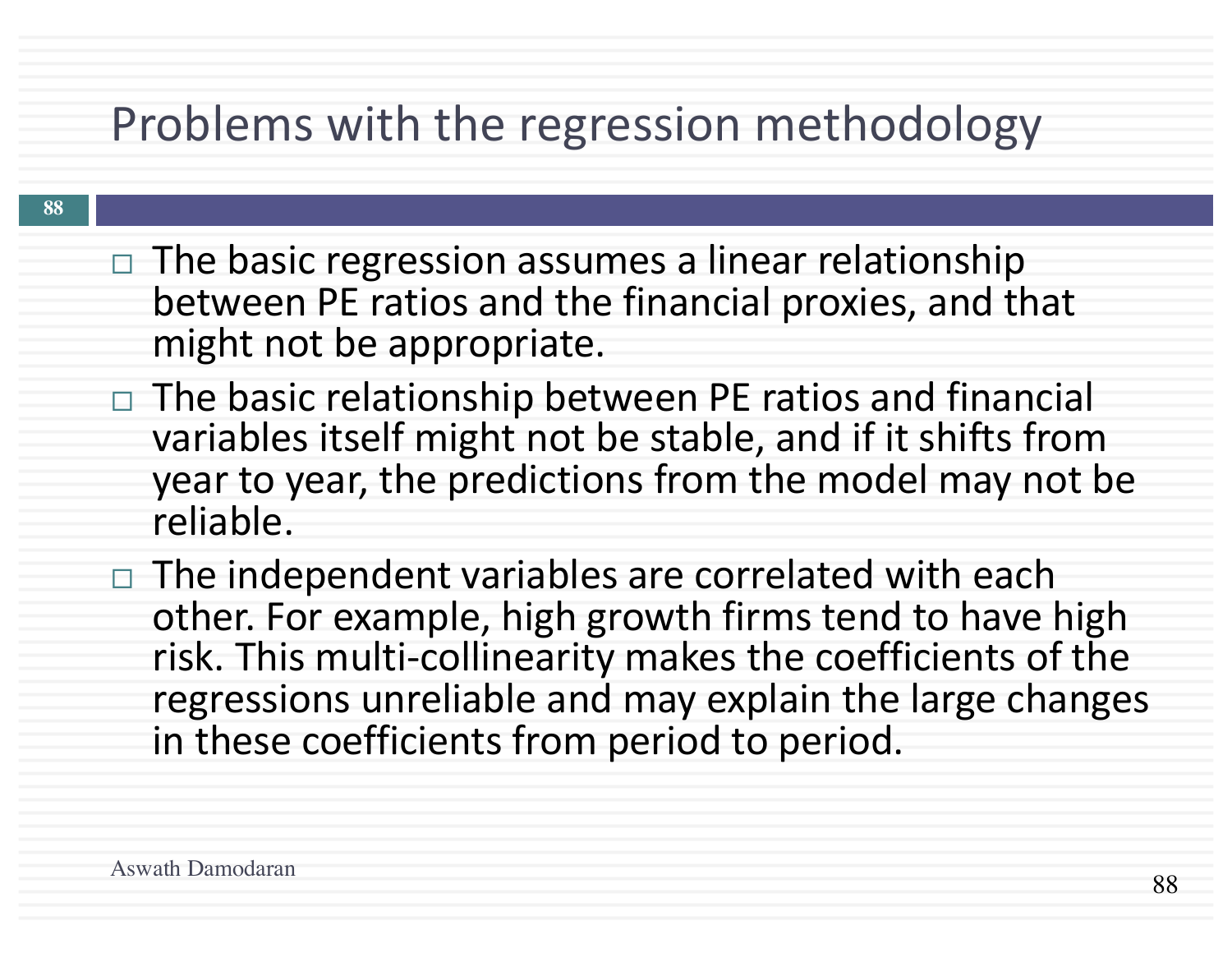# The Multicollinearity Problem

**89**

|                                      |                        | <b>Trailing PE</b> | Expected<br>growth rate<br>in EPS-Next<br>5 years | Payout ratio         | Beta    |
|--------------------------------------|------------------------|--------------------|---------------------------------------------------|----------------------|---------|
| <b>Trailing PE</b>                   | Pearson<br>Correlation | 1                  | $.168***$                                         | $.295***$            | .018    |
|                                      | Sig. (2-tailed)        |                    | .000                                              | .000                 | .328    |
|                                      | N                      | 3140               | 1768                                              | 1724                 | 3022    |
| Expected growth<br>rate in EPS- Next | Pearson<br>Correlation | $.168^{**}$        |                                                   | $-.215$ **           | .022    |
| 5 years                              | Sig. (2-tailed)        | .000               |                                                   | .000                 | .286    |
|                                      | N                      | 1768               | 2400                                              | 1076                 | 2308    |
| Payout ratio                         | Pearson<br>Correlation | $.295***$          | $-.215$ **                                        | 1                    | $-.058$ |
|                                      | Sig. (2-tailed)        | .000               | .000                                              |                      | .016    |
|                                      | N                      | 1724               | 1076                                              | 1727                 | 1700    |
| Beta                                 | Pearson<br>Correlation | .018               | .022                                              | $-.058$ <sup>*</sup> |         |
|                                      | Sig. (2-tailed)        | .328               | .286                                              | .016                 |         |
|                                      | Ν                      | 3022               | 2308                                              | 1700                 | 6662    |

\*. Correlation is significant at the 0.05 level (2-tailed).

a. Broad Group = United States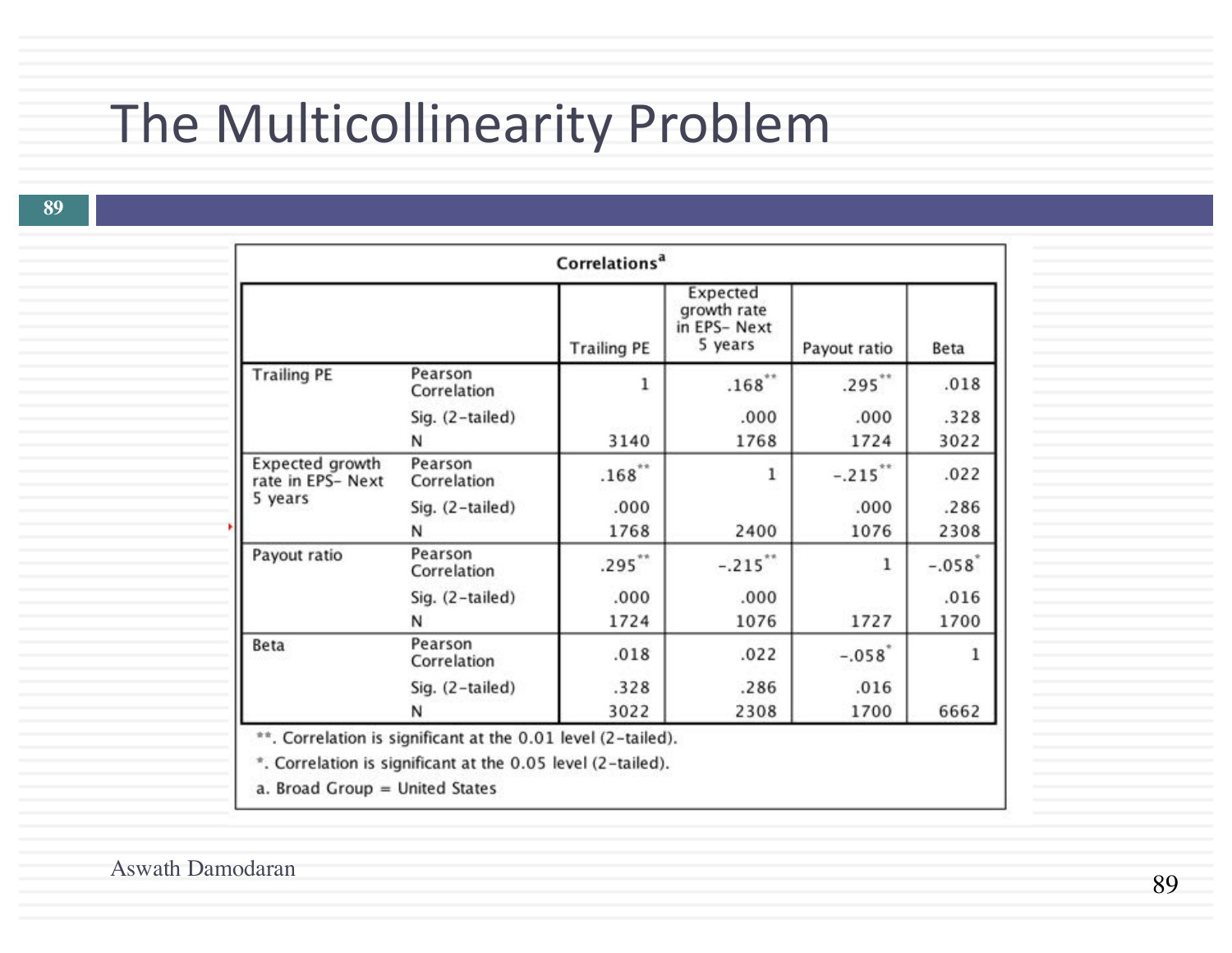# Using the PE ratio regression

#### **90**

 $\Box$  Assume that you were given the following information for Disney. The firm has an expected growth rate of 15%, a beta of 1.25 and a 20% dividend payout ratio. Based upon the regression, estimate the predicted PE ratio for Disney.

 $\blacksquare$  Predicted PE = 8.76 -4.08 Beta + 75.24 Growth + 19.73 (Payout)

 $\Box$  Disney is actually trading at 20 times earnings. What does the predicted PE tell you?

 $\Box$  Assume now that you value Disney against just its peer group. Will you come to the same valuation judgment as you did when you looked at it relative to the market? Why or why not?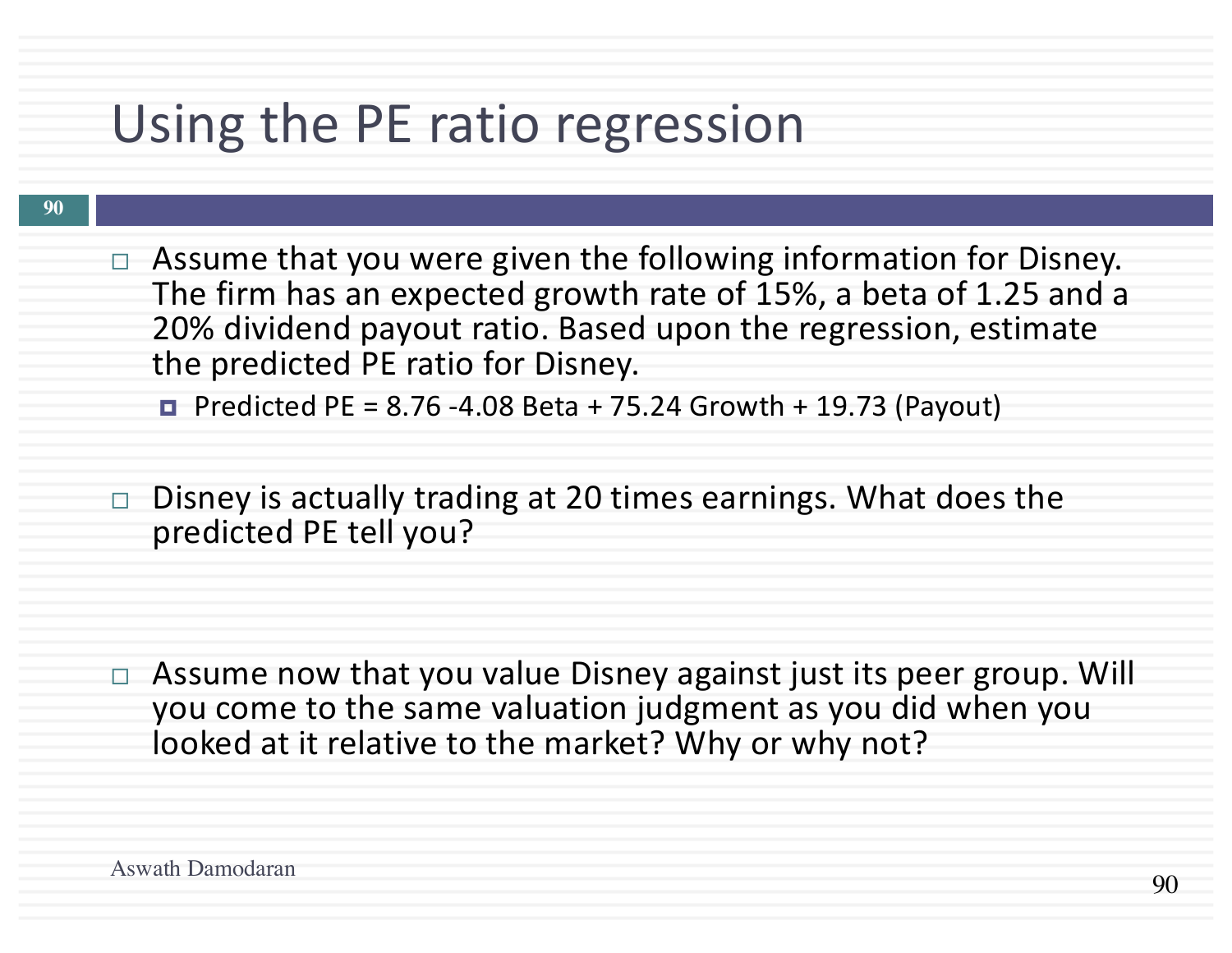# The value of growth

| Date     | Market price of extra % growth | <b>Implied ERP</b> |
|----------|--------------------------------|--------------------|
| $Jan-16$ | 0.75                           | 6.12%              |
| $Jan-15$ | 0.99                           | 5.78%              |
| $Jan-14$ | 1.49                           | 4.96%              |
| $Jan-13$ | 0.577                          | 5.78%              |
| $Jan-12$ | 0.408                          | 6.04%              |
| $Jan-11$ | 0.836                          | 5.20%              |
| $Jan-10$ | 0.55                           | 4.36%              |
| Jan-09   | 0.78                           | 6.43%              |
| Jan-08   | 1.427                          | 4.37%              |
| Jan-07   | 1.178                          | 4.16%              |
| Jan-06   | 1.131                          | 4.07%              |
| Jan-05   | 0.914                          | 3.65%              |
| Jan-04   | 0.812                          | 3.69%              |
| Jan-03   | 2.621                          | 4.10%              |
| Jan-02   | 1.003                          | 3.62%              |
| Jan-01   | 1.457                          | 2.75%              |
| Jan-00   | 2.105                          | 2.05%              |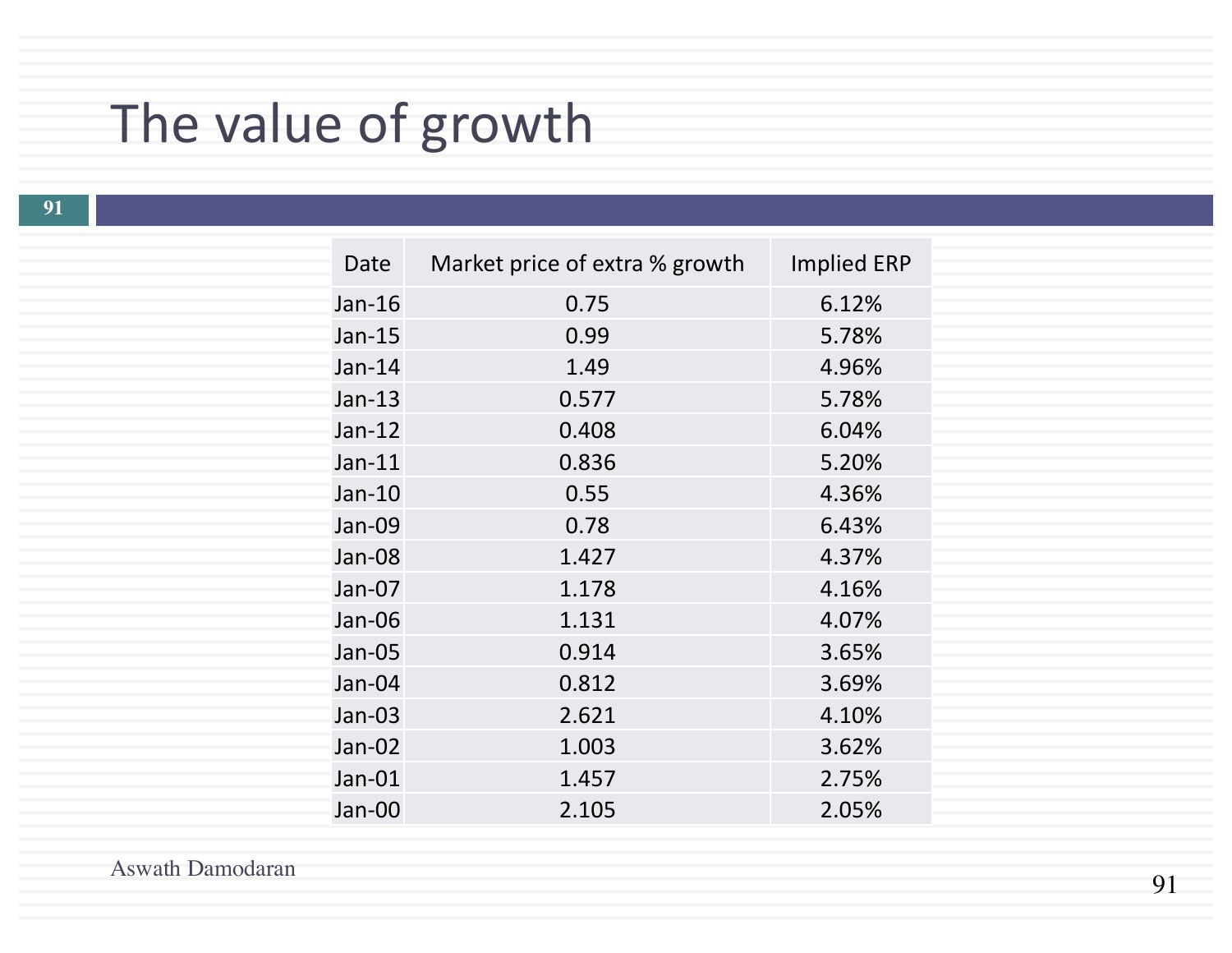#### II. PEG Ratio versus the market PEG versus Growth

**92**

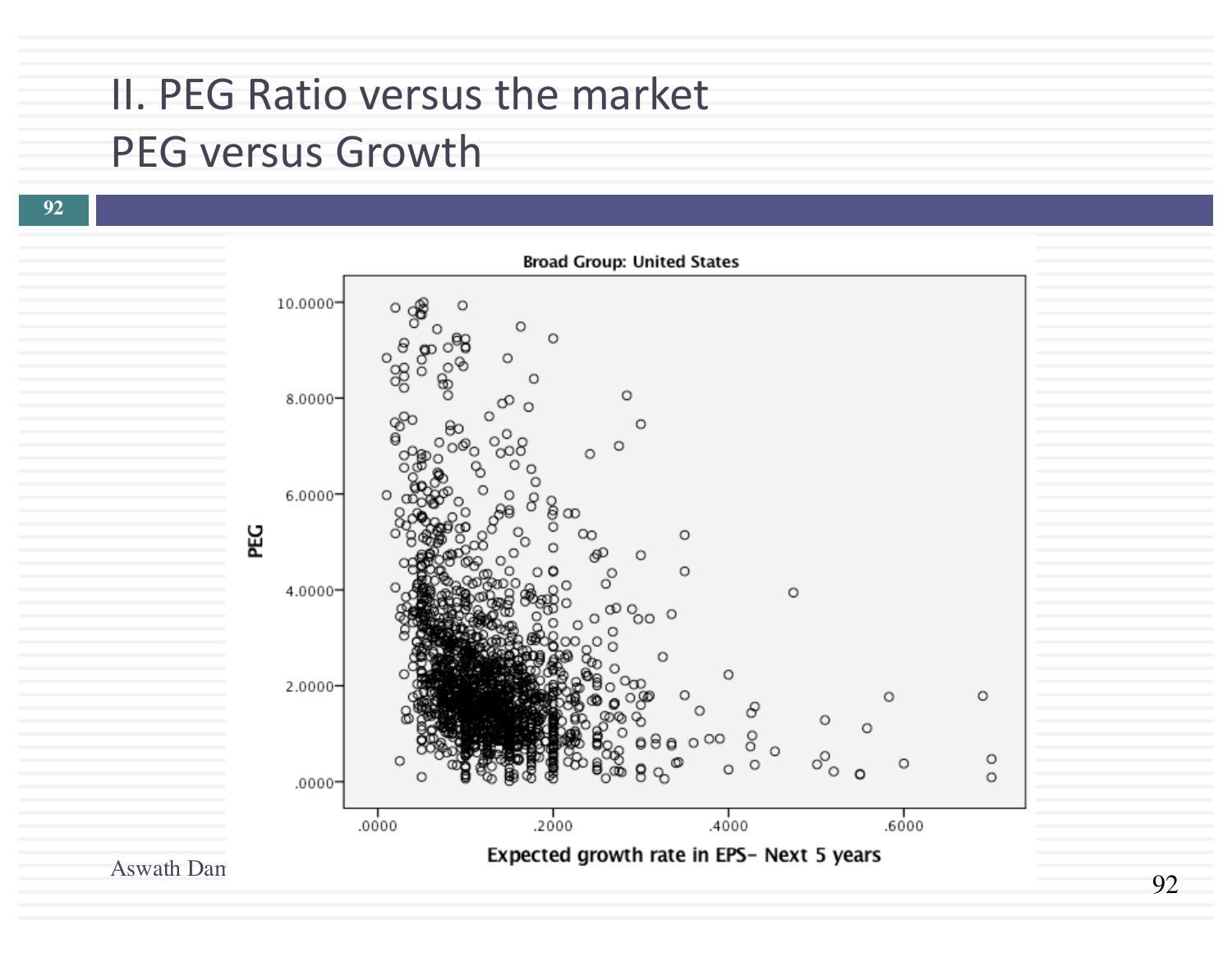### PEG versus  $In(Expected Growth)$

**93**

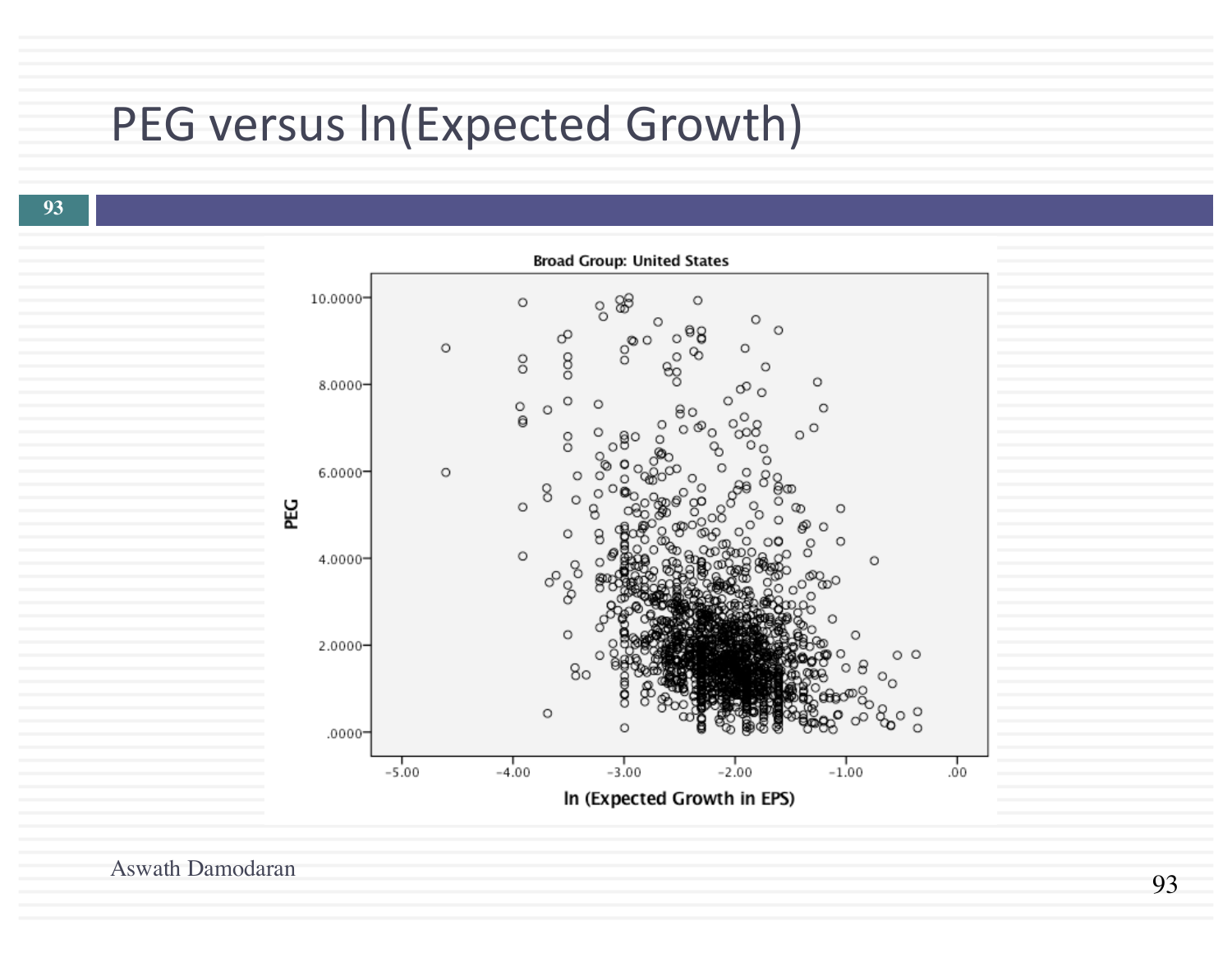### PEG Ratio Regression - US stocks

#### January 2016

**94**

| Model Summary <sup>a,c,c</sup> |  |  |
|--------------------------------|--|--|
|--------------------------------|--|--|

| Model | R Square | Adjusted R<br>Square | Std. Error of<br>the Estimate |
|-------|----------|----------------------|-------------------------------|
|       | 514      |                      | 133.686530                    |

a. Broad Group = United States

b. Predictors: (Constant), In (Expected Growth in EPS), Payout ratio, Beta

c. Dependent Variable: PEG

accession Metabroad but Machael d. Walakeed Longt Counses

#### Coefficients<sup>a,b,c</sup>

|       |                                | Unstandardized Coefficients |            | Standardized<br>Coefficients |           |      |
|-------|--------------------------------|-----------------------------|------------|------------------------------|-----------|------|
| Model |                                |                             | Std. Error | Beta                         |           | Sig. |
|       | (Constant)                     | $-.580$                     | .265       |                              | $-2.187$  | .029 |
|       | Payout ratio                   | 1.848                       | .109       | .420                         | 16.980    | .000 |
|       | Beta                           | $-.675$                     | .106       | $-.159$                      | $-6.361$  | .000 |
|       | In (Expected<br>Growth in EPS) | $-1.248$                    | .087       | $-.348$                      | $-14.427$ | .000 |

a. Broad Group = United States

b. Dependent Variable: PEG

 $\overline{\mathcal{A}}$ 

 $-14$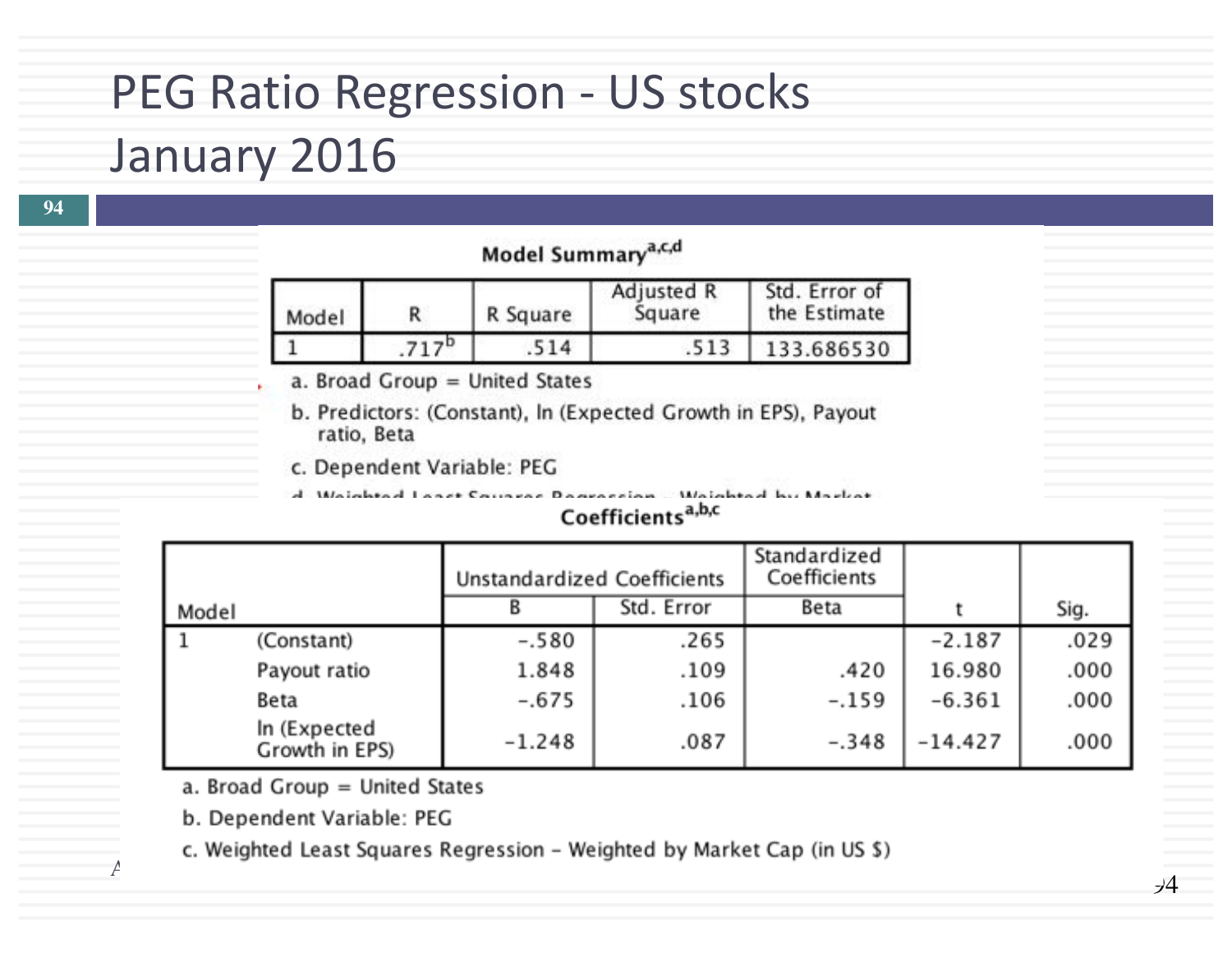### Negative intercepts...and problem forecasts..

 $\Box$  When the intercept in a multiples regression is negative, there is the possibility that forecasted values can be negative as well. One way (albeit imperfect) is to re-run the regression without an intercept.

|       |                                | Unstandardized Coefficients |            | Standardized<br>Coefficients |           |      |
|-------|--------------------------------|-----------------------------|------------|------------------------------|-----------|------|
| Model |                                |                             | Std. Error | Beta                         |           | Sig. |
|       | In (Expected<br>Growth in EPS) | $-1.277$                    | .052       | $-1.008$                     | $-24.640$ | .000 |
|       | Beta                           | $-.878$                     | .083       | $-.355$                      | $-10.614$ | .000 |
|       | Payout ratio                   | 1.027                       | .118       | .215                         | 8.731     | .000 |

#### Coefficients<sup>a,b,c</sup>

a. Broad Group = United States

b. Dependent Variable: PEG

c. Linear Regression through the Origin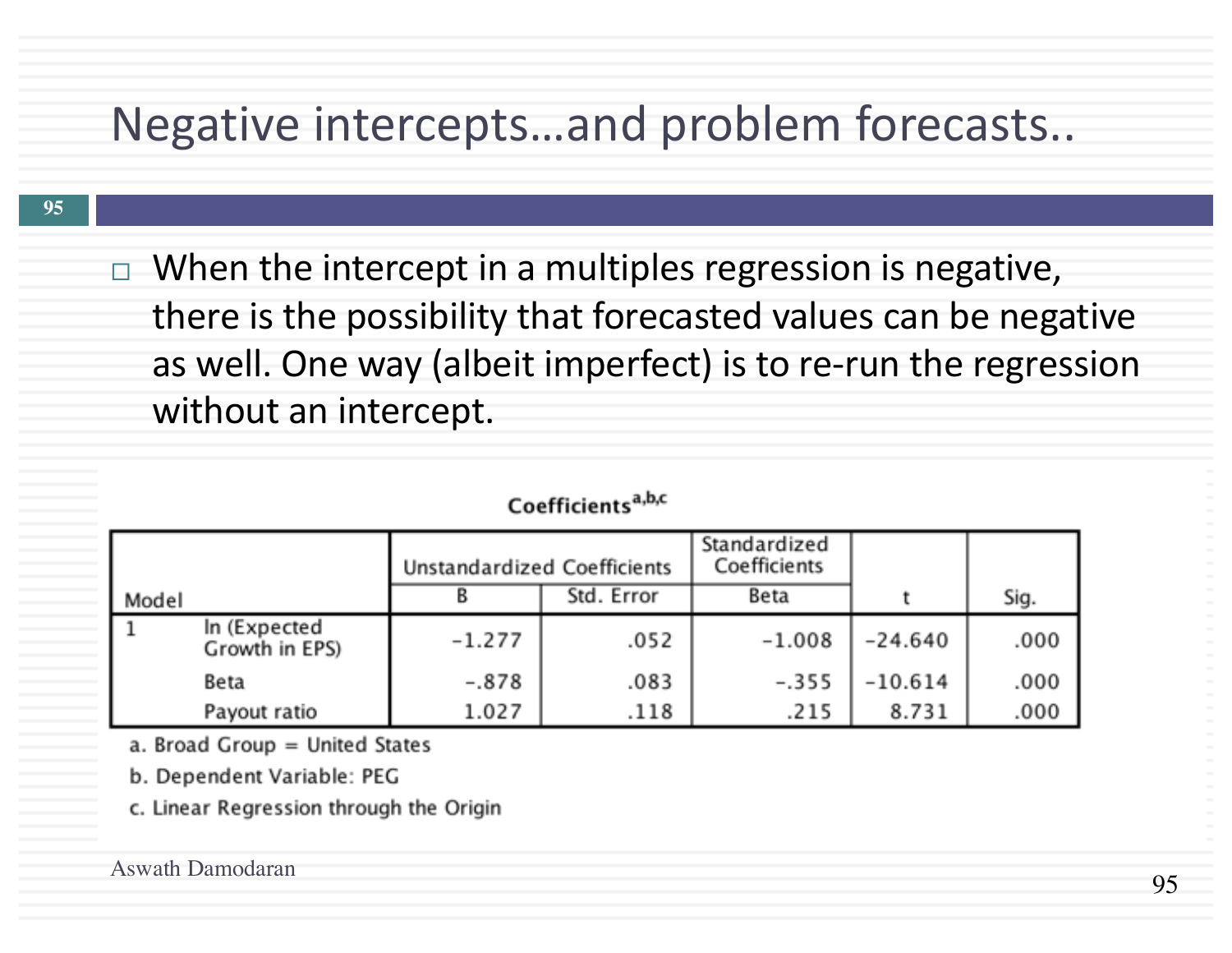# I. PE ratio regressions across markets -January 2016

| 96 |                            |                                                                                                    |                |  |
|----|----------------------------|----------------------------------------------------------------------------------------------------|----------------|--|
|    | <b>Region</b>              | <b>Regression – January 2016</b>                                                                   | $\mathbb{R}^2$ |  |
|    | US <sub>1</sub>            | $PE = 8.76 + 75.24$ g <sub>EPS</sub> + 19.73 Payout - 4.08 Beta                                    | $40.5\%$       |  |
|    | Europe                     | $PE = 13.43 + 54.46$ g <sub>EPS</sub> + 17.63 Payout - 4.16 Beta                                   | 24.7%          |  |
|    | Japan                      | $PE = 20.10 + 26.46 gEPS + 24.87 Payout - 7.60 Beta$                                               | 28.4%          |  |
|    | Emerging<br><b>Markets</b> | $PE = 15.13 + 40.99 gEPS + 9.03 Payout - 2.14 Beta$                                                | $11.5\%$       |  |
|    | Australia,<br>NZ, Canada   | $PE = 7.31 + 73.42$ g <sub>EPS</sub> + 13.94 Payout – 3.73 Beta                                    | 26.8%          |  |
|    | Global                     | $PE = 12.51 + 87.48$ g <sub>EPS</sub> + 11.48 Payout - 3.96 Beta                                   | 27.5%          |  |
|    |                            | g <sub>EPS</sub> =Expected Growth: Expected growth in EPS or Net Income: Next 5 years              |                |  |
|    |                            | Beta: Regression or Bottom up Beta                                                                 |                |  |
|    |                            | <u>Payout ratio:</u> Dividends/ Net income from most recent year. Set to zero, if net income $< 0$ | 96             |  |
|    | <b>Aswath Damodaran</b>    |                                                                                                    |                |  |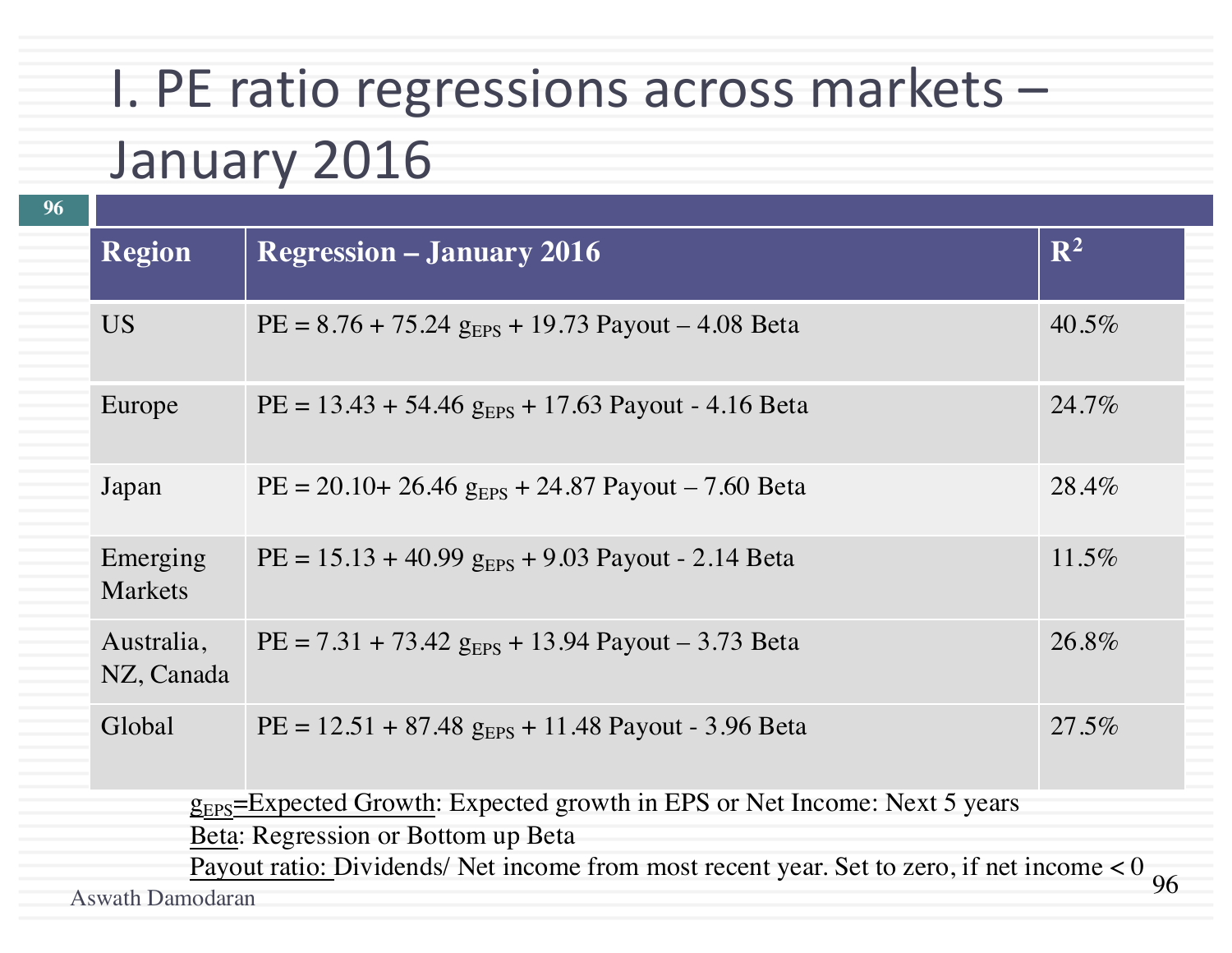### II. Price to Book Ratio:

## Fundamentals hold in every market

| 97 |                            |                                                                                             |                |
|----|----------------------------|---------------------------------------------------------------------------------------------|----------------|
|    | <b>Region</b>              | <b>Regression - January 2016</b>                                                            | $\mathbb{R}^2$ |
|    | <b>US</b>                  | PBV = $-1.68 + 14.59$ g <sub>FPS</sub> $- 0.99$ Beta + 3.79 Payout + 19.58 ROE              | 50.2%          |
|    | Europe                     | $PBV = 2.66 + 6.30 gFPS - 1.40 Beta + 9.39 ROE + 1.80 Payout$                               | 40.6%          |
|    | Japan                      | $PBV = 2.01 + 2.15 gEPS - 1.18 Beta + 0.97 Payout + 8.28 ROE$                               | 29.1%          |
|    | Emerging<br><b>Markets</b> | PBV = $-0.43 + 2.71$ g <sub>EPS</sub> $-0.74$ Beta + 2.48 Payout + 18.91 ROE                | $34.1\%$       |
|    | Australia,<br>NZ, Canada   | PBV = $-1.20 + 8.97$ g <sub>EPS</sub> $- 0.69$ Beta $+ 1.01$ Payout $+ 21.90$ ROE           | 55.4%          |
|    | Global                     | $PBV = 0.22 + 5.41$ g <sub>EPS</sub> - 0.95 Beta + 2.68 Payout +16.09 ROE                   | $43.1\%$       |
|    |                            | $gEPS=Expected Growth: Expected growth in EPS/Net Income: Next 5 years$                     |                |
|    |                            | Beta: Regression or Bottom up Beta                                                          |                |
|    |                            | Payout ratio: Dividends/ Net income from most recent year. Set to zero, if net income $< 0$ |                |
|    |                            | ROE: Net Income/ Book value of equity in most recent year.                                  | 97             |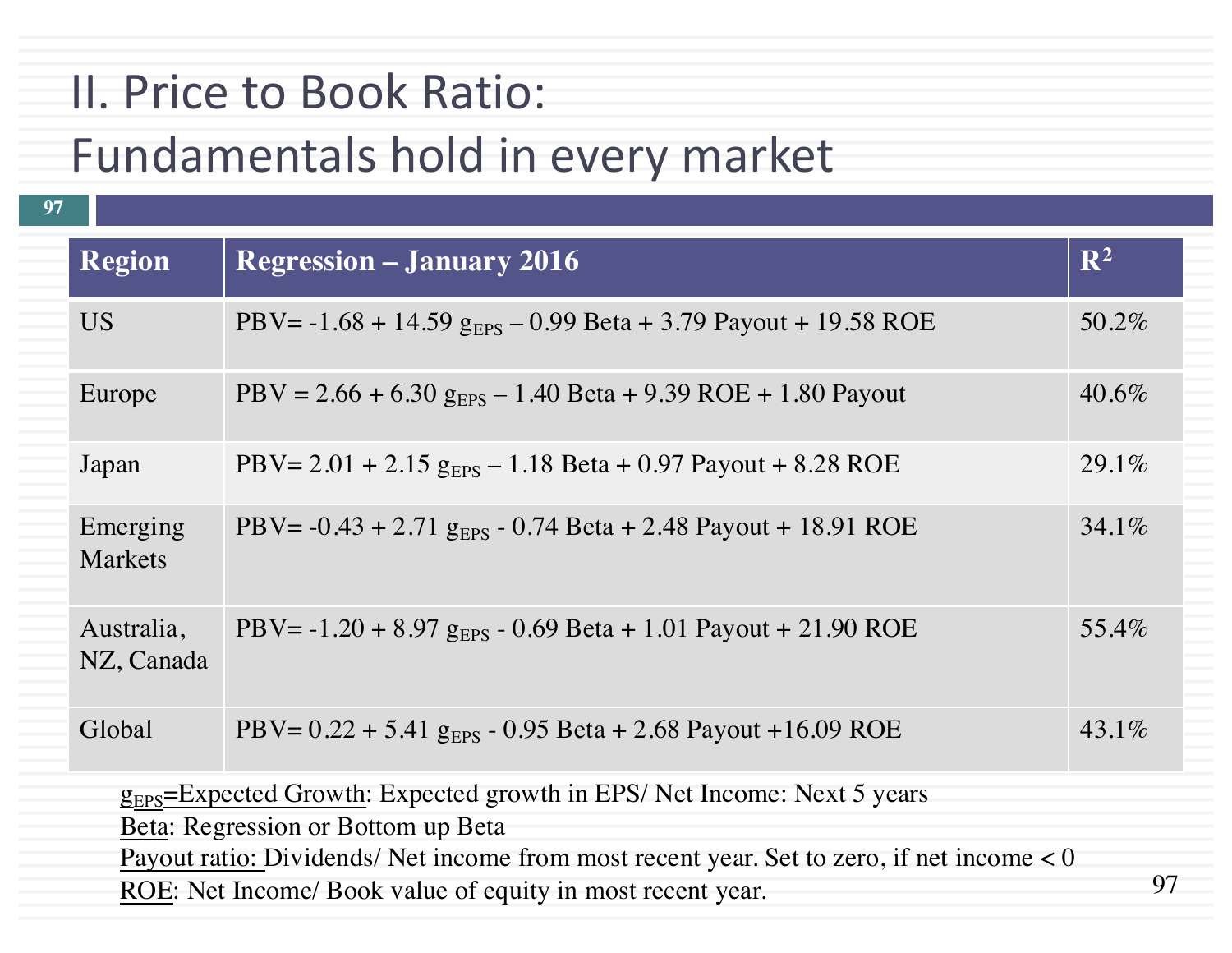# III. EV/EBITDA - January 2016

| <b>Region</b>              |                                                                               |                  |
|----------------------------|-------------------------------------------------------------------------------|------------------|
|                            | <b>Regression – January 2016</b>                                              | <b>R</b> squared |
| <b>United States</b>       | EV/EBITDA= $19.54 + 3.64$ g - 1.97 WACC - 12.71 DFR - 3.30<br><b>Tax Rate</b> | 2.3%             |
| Europe                     | EV/EBITDA= $17.28 + 18.82$ g - $17.94$ WACC - $7.55$ DFR -<br>9.10 Tax Rate   | $9.0\%$          |
| Japan                      | EEV/EBITDA= $22.49 + 1.75$ g - 79.45 WACC – 6.03 DFR –<br>19.00 Tax Rate      | $\%$             |
| Emerging<br><b>Markets</b> | EV/EBITDA= $50.71 + 9.57$ g - 212.55 WACC - 18.27 DFR -<br>21.40 Tax Rate     | 5.9%             |
| Australia, NZ<br>& Canada  | EV/EBITDA= $25.86+10.10$ g - 162.14 WACC - 1.41 DFR -<br>10.50 Tax Rate       | 8.6%             |
| Global                     | EV/EBITDA= $27.42 + 6.90$ g $-55.15$ WACC $- 12.03$ DFR $-$<br>16.20 Tax Rate | $3.7\%$          |